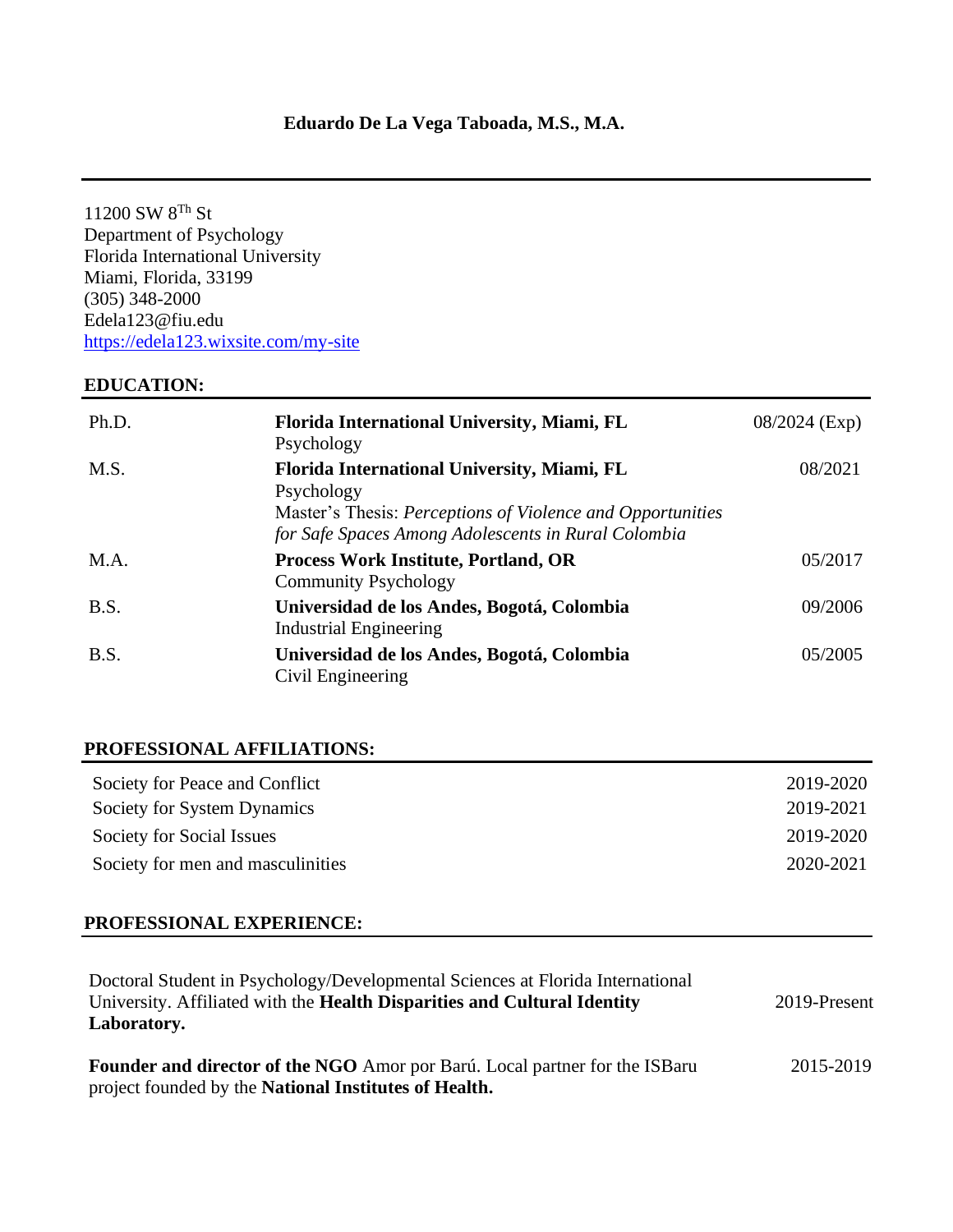| <b>Regional Director of Origen Leadership school.</b> More than 40 students<br>(Community leaders, public servers, corporate leaders) were part of the program.                        | 2015-2017 |
|----------------------------------------------------------------------------------------------------------------------------------------------------------------------------------------|-----------|
| <b>Senior facilitator of Origen leadership school.</b> More of 1000 hours of group<br>dynamics facilitation, teaching, and coaching.                                                   | 2013-2015 |
| Founder and director of Kairos Human Development. A Consultant firm that<br>provides services for NGOs, universities and corporations on human development<br>and conflict resolution. | 2008-2015 |
| Founder and director of <i>Encuentro de los Mundos</i> Summer camp. Providing cultural<br>interactions between historically distanced populations.                                     | 2011-2015 |
| Founder and director of Piragua-Portonaito Summer camp. Providing positive youth<br>development through adventure.                                                                     | 2004-2011 |

# **RESEARCH:**

# **Projects:**

*ISbaru: The Importance of Social Networks Among Adolescents in Rural Colombia. Florida International University, Stanford University and Universidad de los Andes.*

- The projects examine violence in adolescent social networks in the context of a rural and resource-limited community in the Caribbean region of Colombia. Utilizing mixed methods data (focus groups and surveys) from 242 school-enrolled adolescents.
- Functioned as Director of the NGO that was the local partner of the project. Organized meetings with relevant stakeholders, helped in the cultural adaptation process of the instruments, supported the logistic of the recruitment, the surveys, and the focus groups processes.
- Carried out a study on the perceptions of safety among adolescents in Rural Colombia.
- We identified that the only consistence safe space among those adolescents was the school. Further we identify that the presence of a responsible adult leading organized groups of adolescents can shift a space from unsafe to safe.
- Findings may inform stakeholders whose objective is to create safe spaces among adolescents in that region (Barú, Colombia) or in other regions whose habitants are facing poverty, exclusion, and illegal economies.

## *Parent's Perception of Soccer and Children's Development in South Florida. Florida International University.*

• The project will examine parents' beliefs about sports as a tool for children and adolescents' positive development and the barriers they face - or may face - when enrolling their kids in different after-school sports programs**.**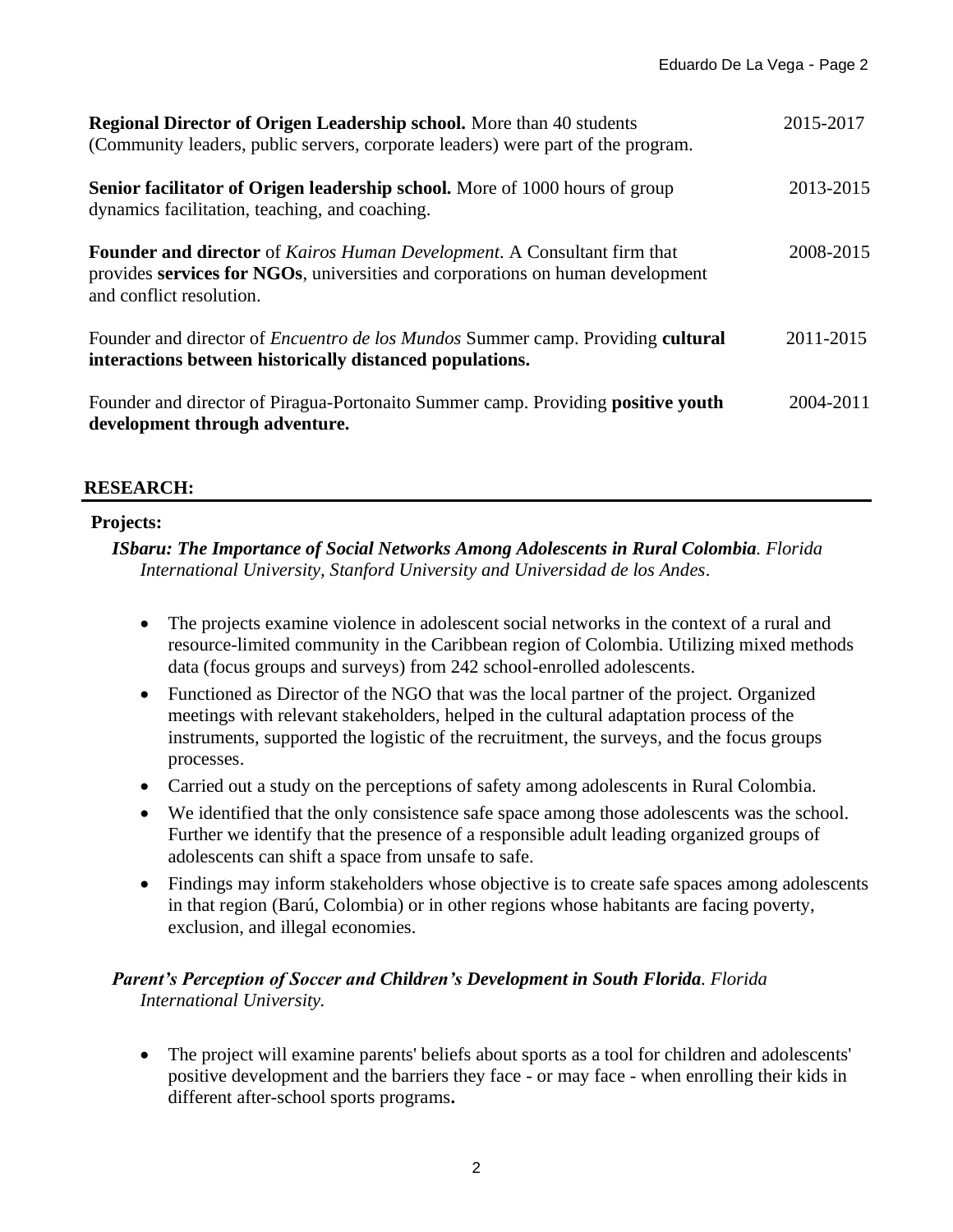• Designed the questioning route and will conduct the 16 interviews with parents of 6 to 16 years old children in South Florida.

## **Research Interests:**

Dissemination and Implementation Sciences Resilience from a Developmental Systems perspective Applied cultural psychology Interventions with at-risk communities Teachable moments

## **TECHNIQUES:**

Dynamic Systems Simulation Mixed Methods (Qualitative and quantitative)

## **COMPUTATIONAL EXPERTISE:**

MS Office, Word, Excel - Advanced R - Intermediate

ISEE Systems/Stella Arquitect - Intermediate Max QDA - Intermediate

## **TEACHING EXPERIENCE:**

**Florida International University,** Department of Psychology, Fall 2019 - Summer2021

## **Teaching Assistant**

Introduction to Psychology (PSY 2012) Social Psychology (SOP 3004) Children's Learning (DEP 4164) Psychology of Health and Illness (CLP 4314) Psychology of Women (SOP 3742)

## **ADDITIONAL TRAINING AND WORKSHOPS:**

| Introduction - System Dynamic Summer School. 5-day course at the conference of<br>system dynamics (Bergen, Norway-Virtual). | 2020  |
|-----------------------------------------------------------------------------------------------------------------------------|-------|
| Intermediate - System Dynamic Summer School. 5-day course at the conference of<br>system dynamics (Boston, USA-Virtual).    | 2021  |
| <b>SCIENTIFIC CONFERENCES ATTENDED:</b>                                                                                     |       |
| Dynamic System International Conference. Bergen, Norway-Virtual.                                                            | 2020. |